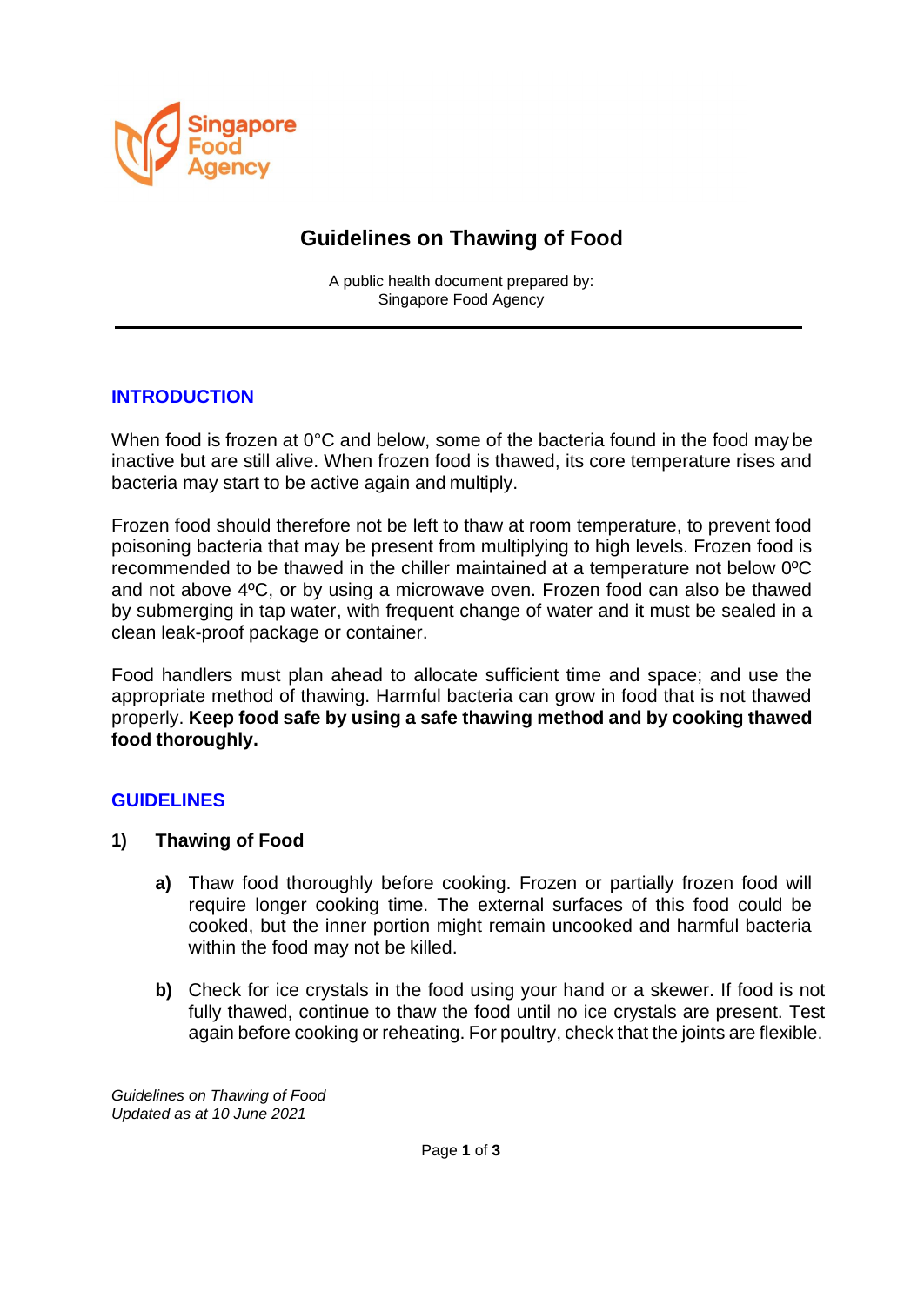

- **c)** Cook thawed meat immediately and do not refreeze thawed food. Improper handling and refreezing of food may lead to the growth of bacteria.
- **d)** Thaw only the amount of food you require for cooking.
- **e)** Follow the food manufacturer's instructions on how to prepare food that does not need to be reheated after thawing, e.g. cheesecakes. When possible, thaw such food in the refrigerator.
- **f)** When thawing food, separate raw meat from cooked or ready-to-eat food to prevent cross-contamination.
- **g)** Do not thaw food on the floor.

### **2) Three Ways to Thaw Food Safely**

#### **a) Thawing in the Refrigerator or Chiller**

- i. Plan ahead for sufficient time and space to defrost small amounts of food in the refrigerator / chiller maintained at a temperature not below 0ºC and not above 4ºC. If you have limited space in the chiller, portion food into smaller quantities before freezing. Place only the required amount in the chiller when you need to thaw the food.
- ii. Thaw food in the refrigerator or chiller at all times until it is used or consumed. Thawing food in the refrigerator or chiller will keep it at a safe temperature.
- $\ddot{=}$  Thaw raw food at the lowest shelf of the refrigerator or chiller or below cooked / ready-to-eat food to prevent cross-contamination. Place food on a tray or in a container to prevent drippings from meat and poultry onto other food.

### **b) Thawing in Microwave Oven**

- i. Place food in the microwave oven on the 'defrost' setting.
- ii. Stir or turn food over to facilitate thawing.

*Guidelines on Thawing of Food Updated as at 10 June 2021*